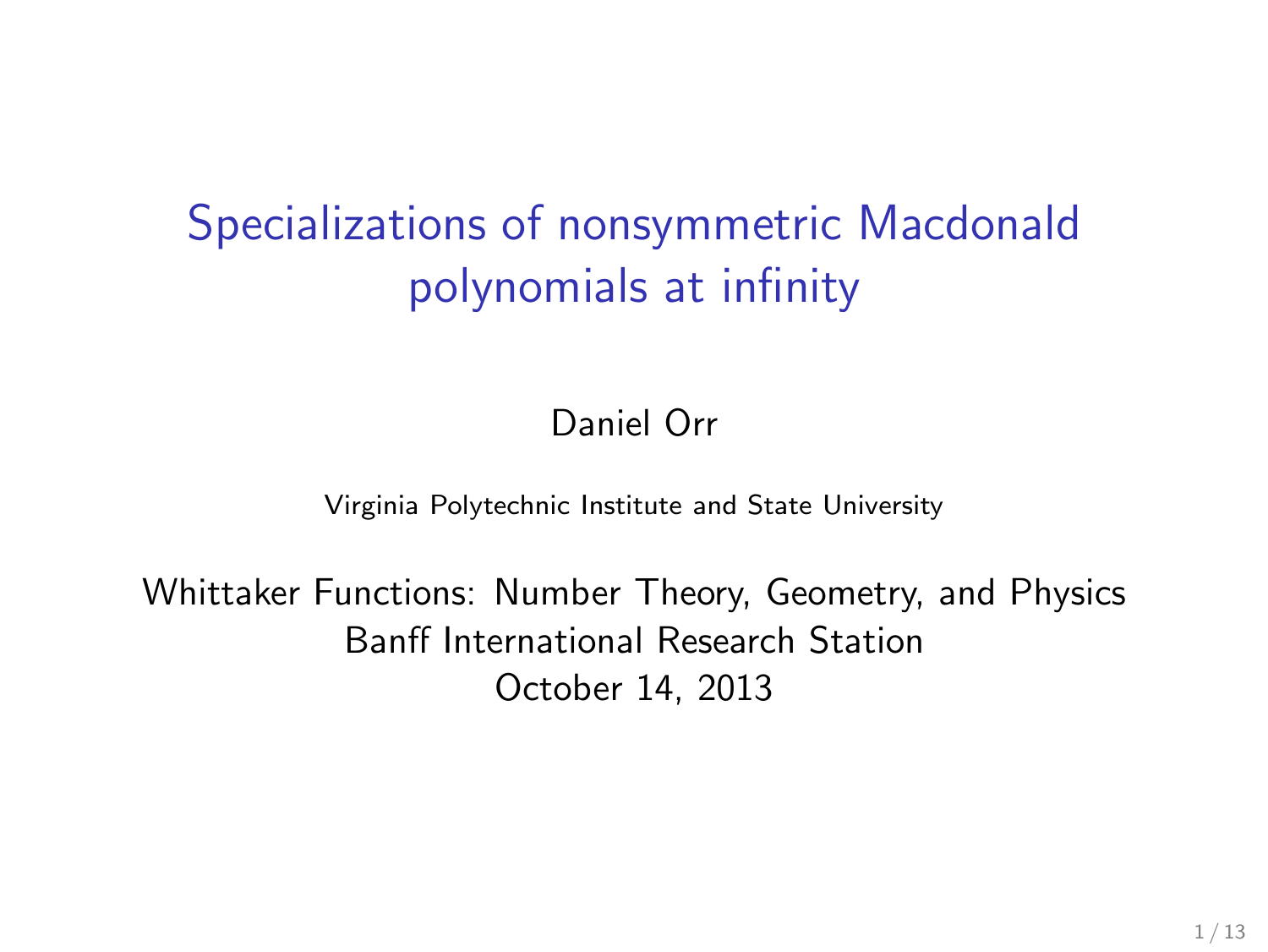# Notation

 $R \subset \mathbb{R}^n$  $\alpha_i \in R$  simple roots  $\alpha_i^\vee$  $W = \langle s_i \rangle$  Weyl group  $w_0$  long element  $Q = \bigoplus \mathbb{Z}\alpha_i$ 

reduced irreducible root system simple coroots  $s_i$  simple reflections  $\ell(w)$  length function root lattice  $P$  weight lattice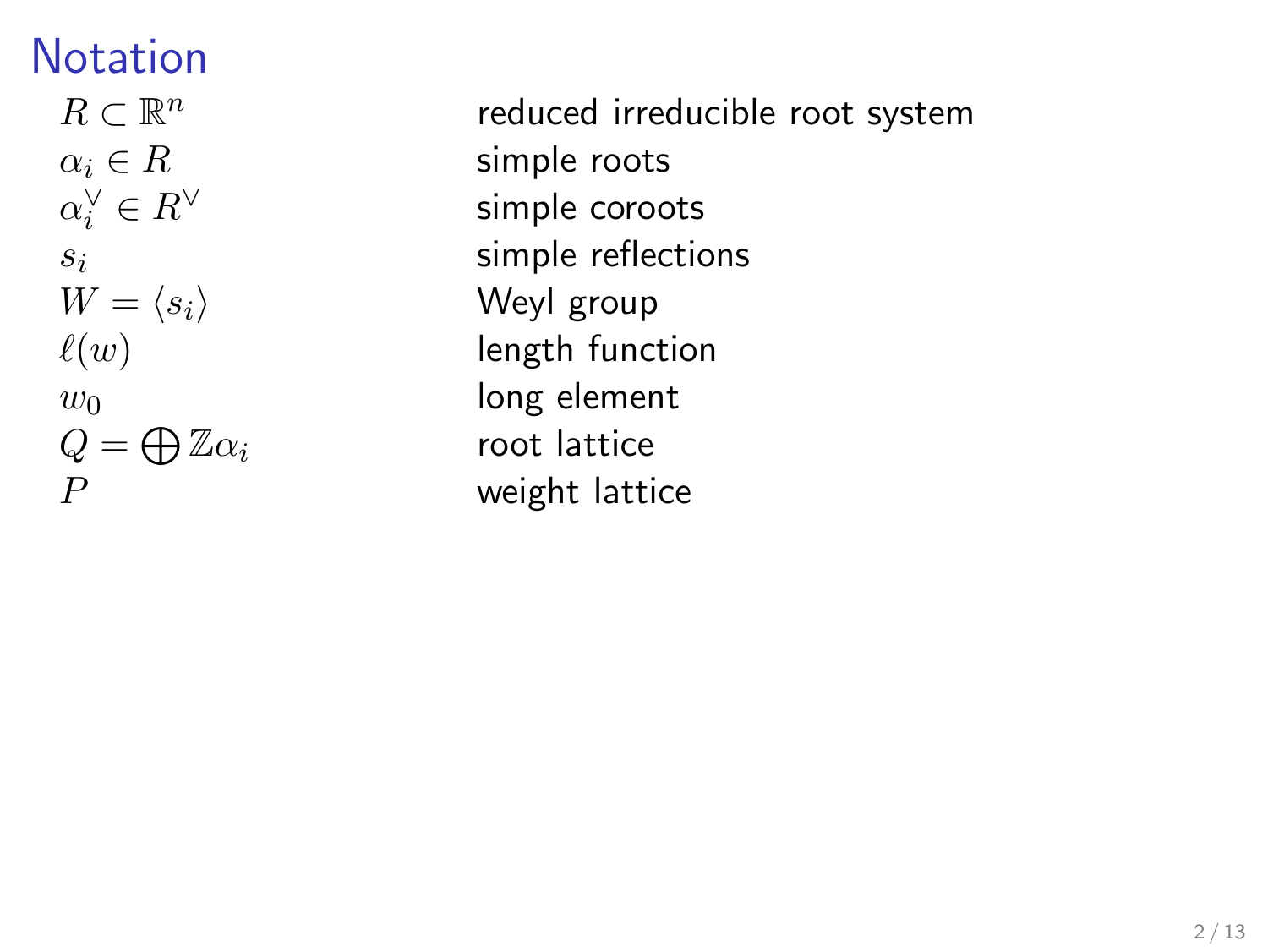# Notation

 $R \subset \mathbb{R}^n$  $\alpha_i \in R$  simple roots  $\alpha_i^\vee$  $W = \langle s_i \rangle$  Weyl group  $w_0$  long element  $Q = \bigoplus \mathbb{Z}\alpha_i$  $P$  weight lattice

reduced irreducible root system simple coroots  $s_i$  simple reflections  $\ell(w)$  length function root lattice

Untwisted affinization of  $R^{\vee}$  (results hold more generally)

 $R^{\vee} + \mathbb{Z}\delta$  affine coroots  $\alpha_0^{\vee} = -\theta$  $W_{\text{aff}} = Q \rtimes W$  affine Weyl group  $\Pi = W_{\text{ext}}/W_{\text{aff}} \cong P/Q$  length zero elements

 $\theta^{\vee}$  = highest coroot  $W_{\text{ext}} = P \rtimes W$  extended affine Weyl group  $w =: t_{\text{wt}(w)}\text{dir}(w)$  where  $w \in W_{\text{ext}}$ ,  $\text{wt}(w) \in P$ ,  $\text{dir}(w) \in W$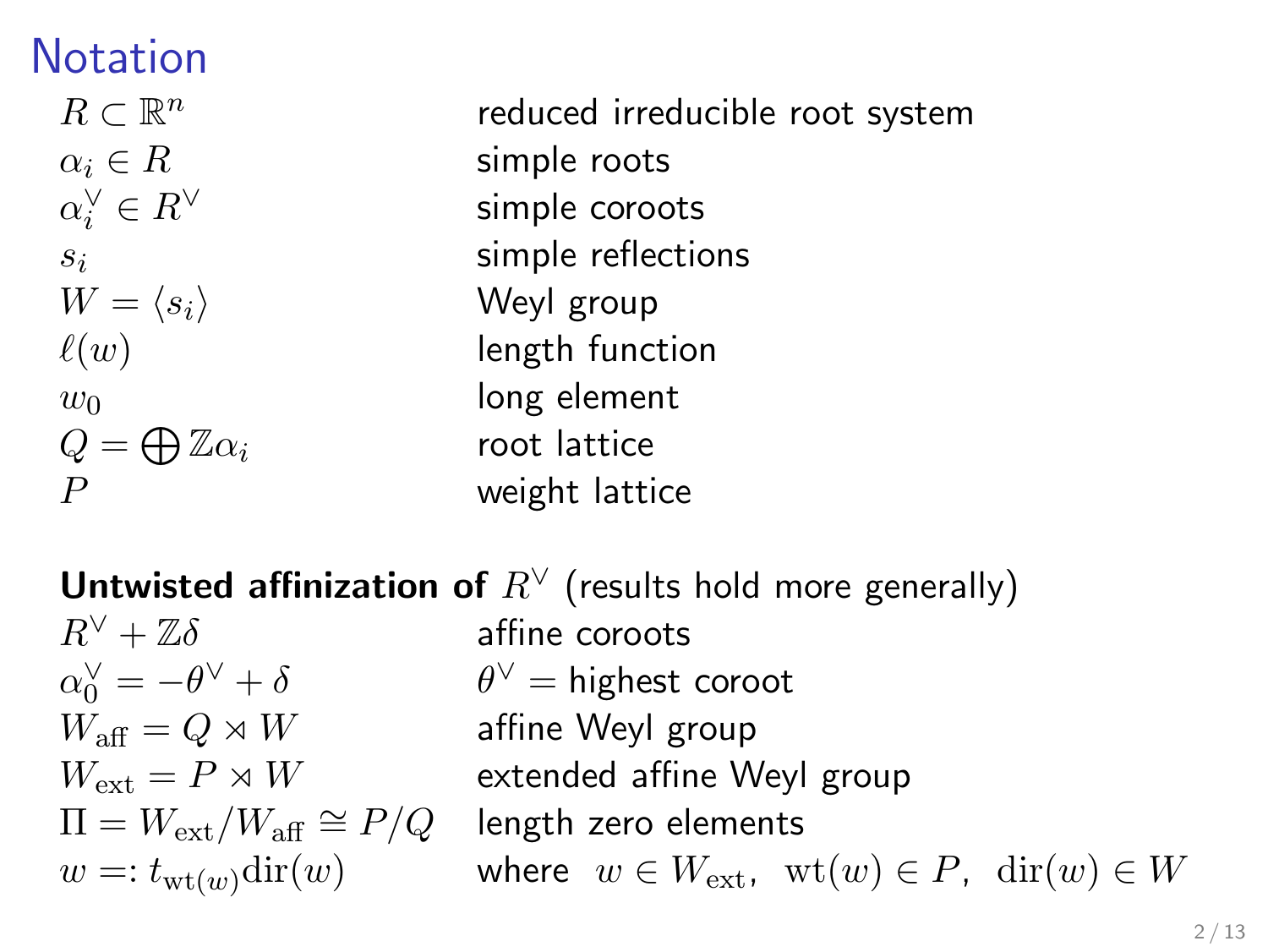# Nonsymmetric Macdonald polynomials

The nonsymmetric Macdonald polynomials  $E_{\lambda}(X; q, v)$  lie in the group algebra  $\mathbb{Q}(q,v)[P] = \mathbb{Q}(q,v)[X^\lambda : \lambda \in P]$ ; they form a basis.

They are variants of the symmetric Macdonald polynomials  $P_{\lambda}(X; q, v)$ , which form a basis of  $\mathbb{Q}(q, v)[P]^W$  and generalize the Weyl characters  $(q=v^2)$ , Hall-Littlewood polynomials  $(q=0)$ , Jack polynomials  $(v^2=q^k)$ , and other important families of symmetric polynomials.

The  $E_{\lambda}$  can be constructed (and are most naturally defined) using double affine Hecke algebras (Cherednik).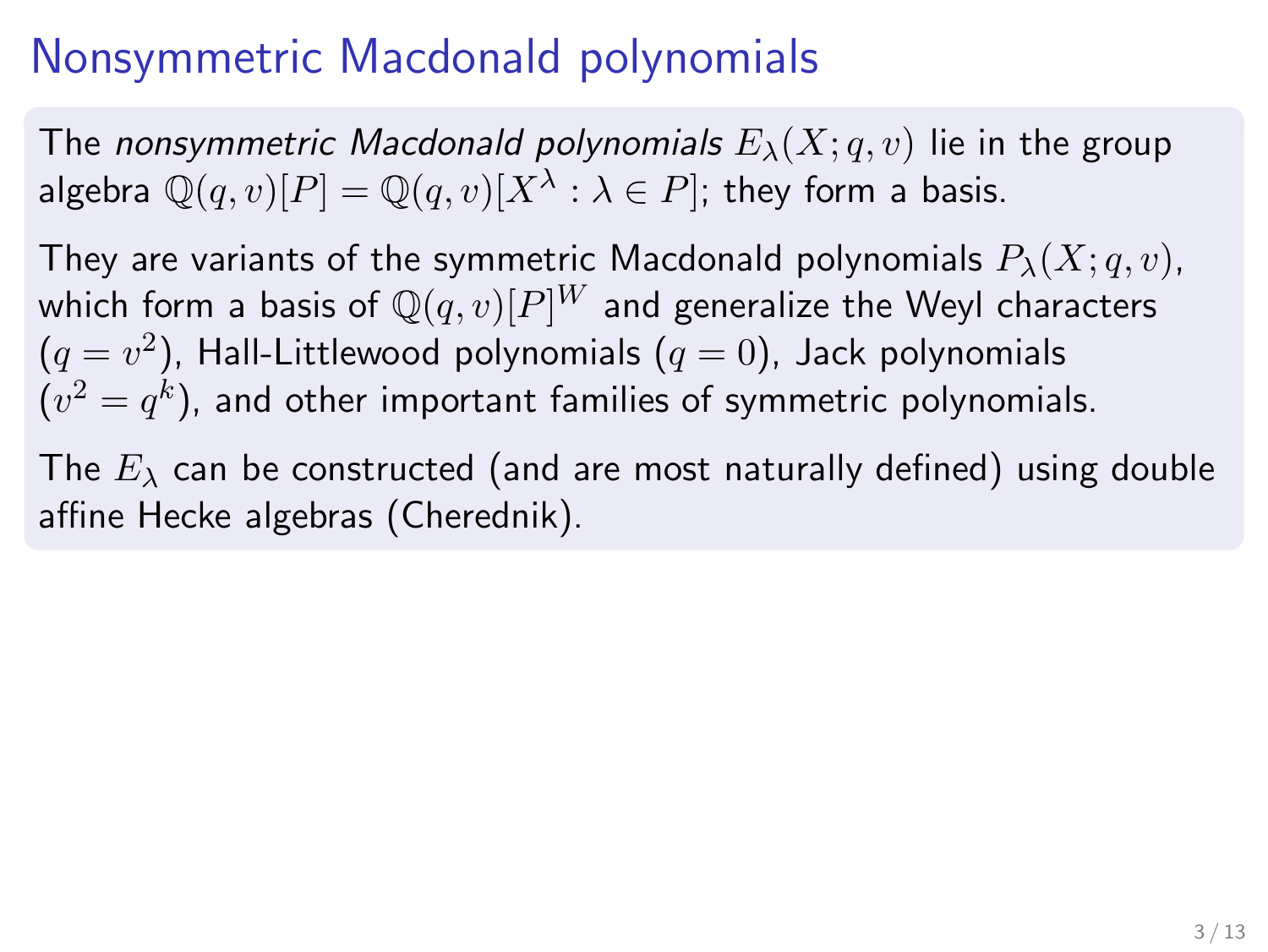## Nonsymmetric Macdonald polynomials

The nonsymmetric Macdonald polynomials  $E_{\lambda}(X; q, v)$  lie in the group algebra  $\mathbb{Q}(q,v)[P] = \mathbb{Q}(q,v)[X^\lambda : \lambda \in P]$ ; they form a basis.

They are variants of the symmetric Macdonald polynomials  $P_{\lambda}(X; q, v)$ , which form a basis of  $\mathbb{Q}(q, v)[P]^W$  and generalize the Weyl characters  $(q=v^2)$ , Hall-Littlewood polynomials  $(q=0)$ , Jack polynomials  $(v^2=q^k)$ , and other important families of symmetric polynomials.

The  $E_{\lambda}$  can be constructed (and are most naturally defined) using double affine Hecke algebras (Cherednik).

#### Demazure-Lusztig operators

$$
T_i = vs_i + \frac{v - v^{-1}}{X^{\alpha_i} - 1}(s_i - 1) \qquad \text{where} \qquad w(X^{\lambda}) = X^{w(\lambda)}
$$

These operators are an important ingredient in the construction of the  $E_{\lambda}$ .  $T_w:=T_{i_1}\cdots T_{i_\ell}$  is independent of the reduced expression  $w=s_{i_1}\cdots s_{i_\ell}.$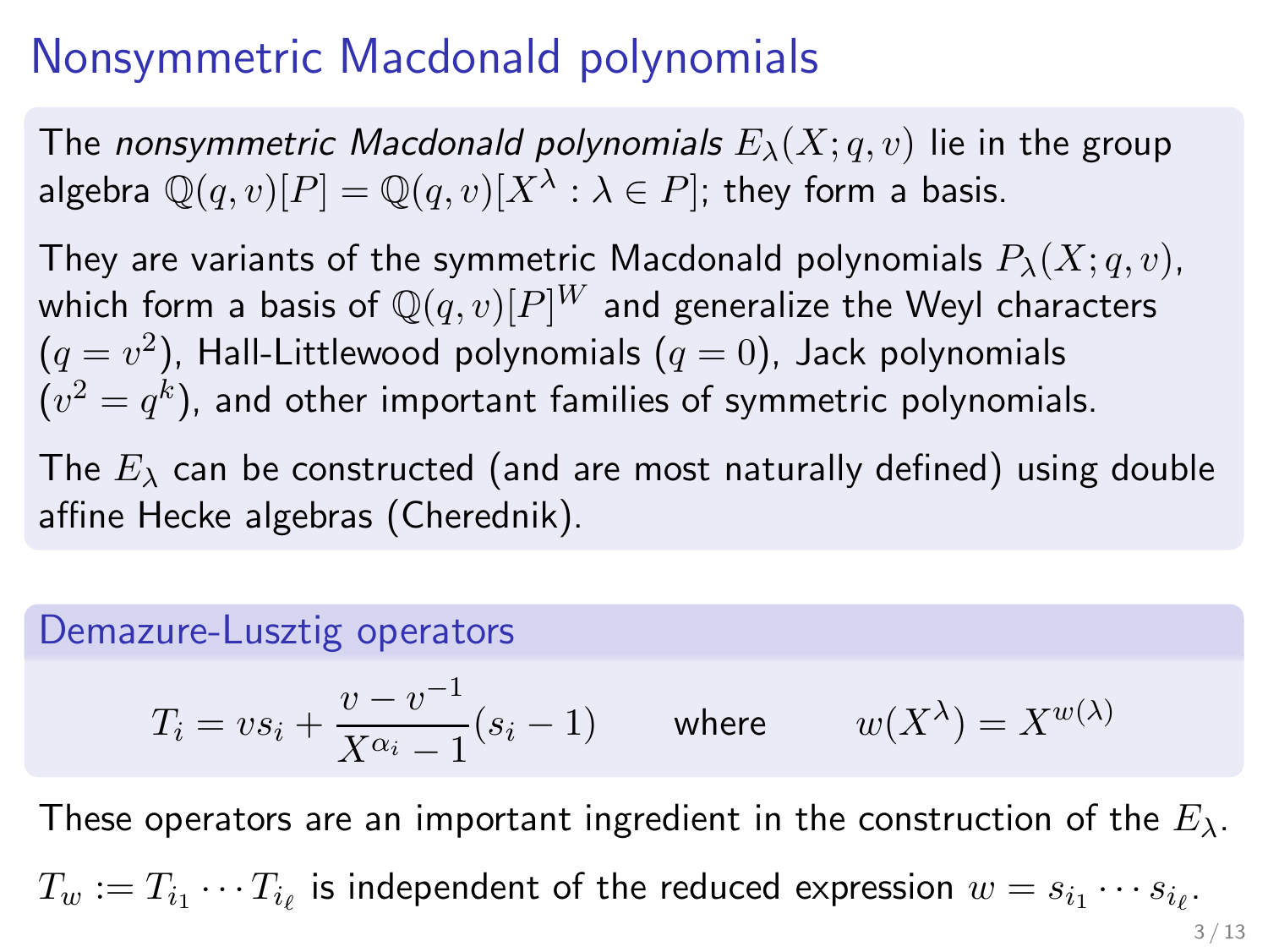$$
E_{(-1,0)}(X;q,v) = X^{(-1,0)} + \frac{(1-v)(1+v)}{1-qv^2} \left(X^{(0,1)} + X^{(0,-1)}\right) + \frac{(1-v)(1+v)(1-qv^6)}{(1-qv^2)(1-qv^3)(1+qv^3)} X^{(1,0)} + \frac{(1-v)(1+v)(1+qv^2)(1-qv^4)}{(1-qv^2)(1-qv^3)(1+qv^3)}
$$

#### Remarks

- Sage calculates  $E_{\lambda}(X; q, v)$  for any (affine) type.
- $E_{\lambda}(X;q,v)$  is well-defined at  $q^{\pm 1}=0$  or  $v^{\pm 1}=0.$
- Let  $m_{\lambda}$  denote the minimal coset representative of  $t_{\lambda}$  for  $W_{ext}/W$ . Then  $X^\mu$  appears in  $E_\lambda(X;q,v)$  iff  $m_\mu\leq m_\lambda$  in Bruhat order.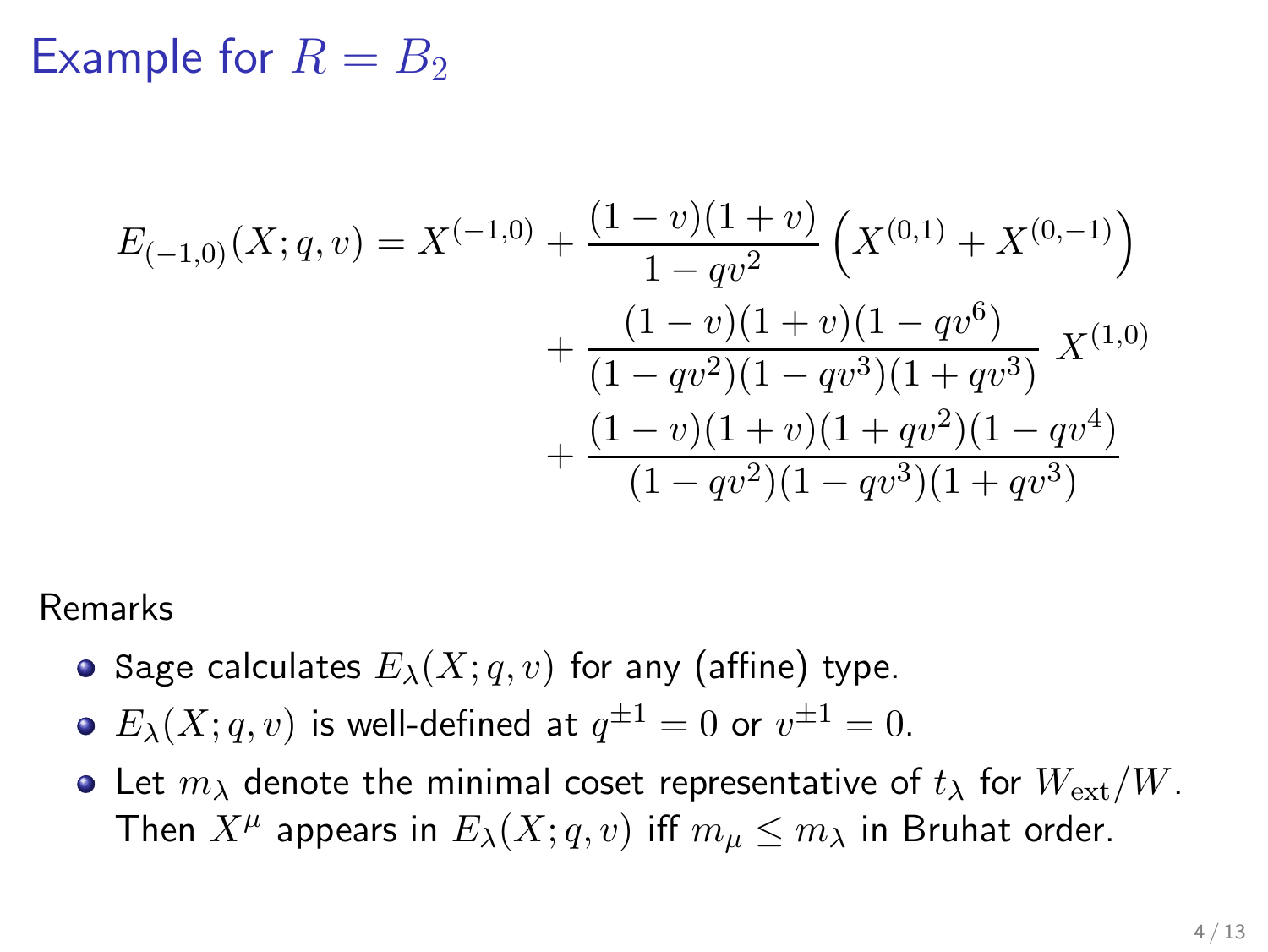# Some specializations of  $E_{\lambda}(X; q, v)$

| $q=0$                                                     | $q = \infty$                |
|-----------------------------------------------------------|-----------------------------|
| $p$ -adic Iwahori-Spherical                               | $p$ -adic Iwahori-Whittaker |
| functions                                                 | functions                   |
| (lon)                                                     | (Brubaker-Bump-Licata)      |
| $v=0$<br>level-one affine Demazure<br>characters<br>(lon) | $v = \infty$<br>777         |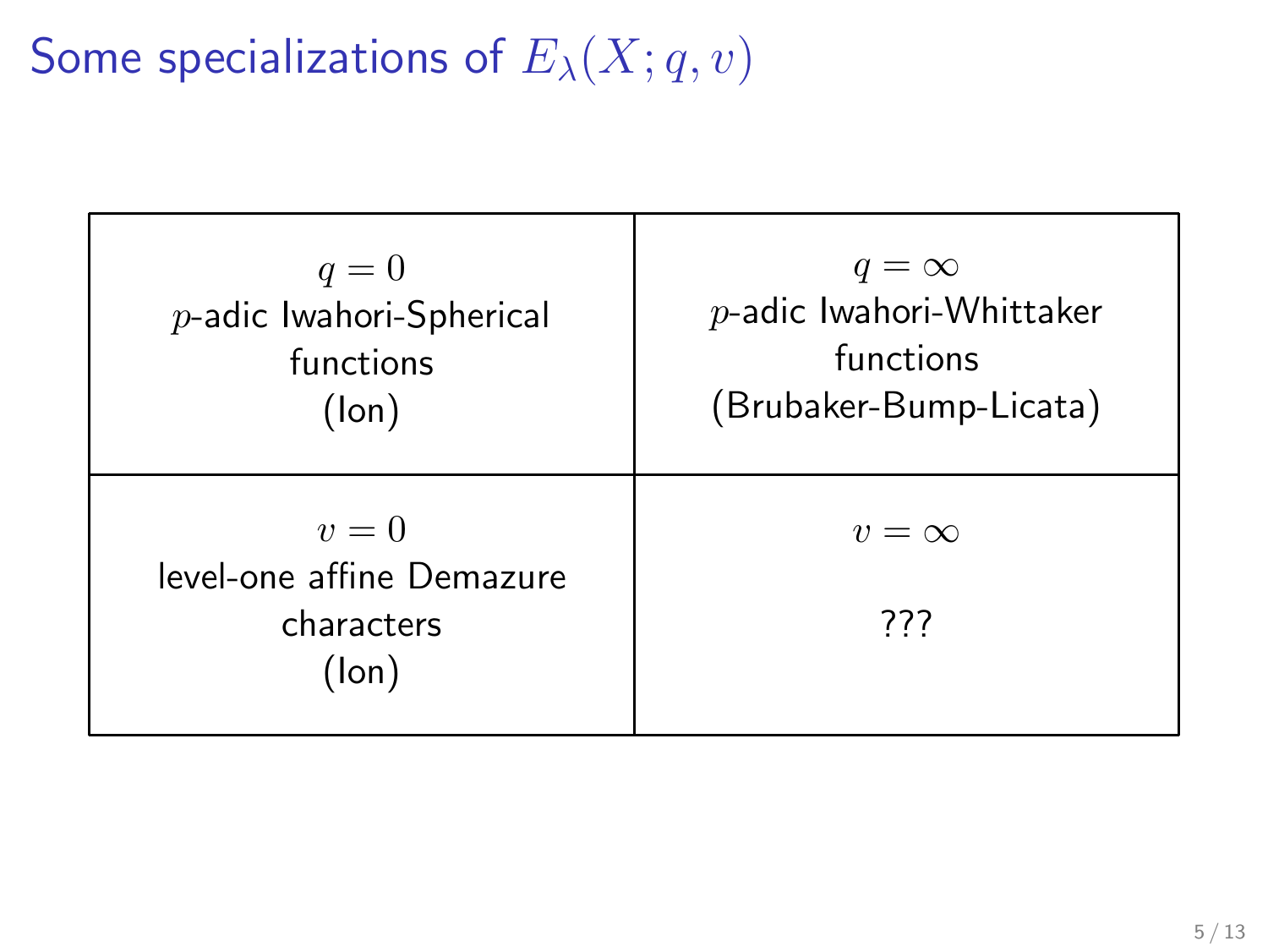### Alcove paths

Let  $u,w\in W_{\mathrm{ext}}$  and fix a reduced expression  $w=\pi s_{i_1}\cdots s_{i_\ell}.$ 

#### Definition

An alcove path of type  $(i_1, \ldots, i_\ell)$  starting at u is a sequence of elements  $u_0, u_1, \ldots, u_\ell \in W_{\text{ext}}$  satisfying

 $u_0 = u\pi$  and  $u_k \in \{u_{k-1}, u_{k-1}s_{i_k}\}$  for  $k \geq 1$ .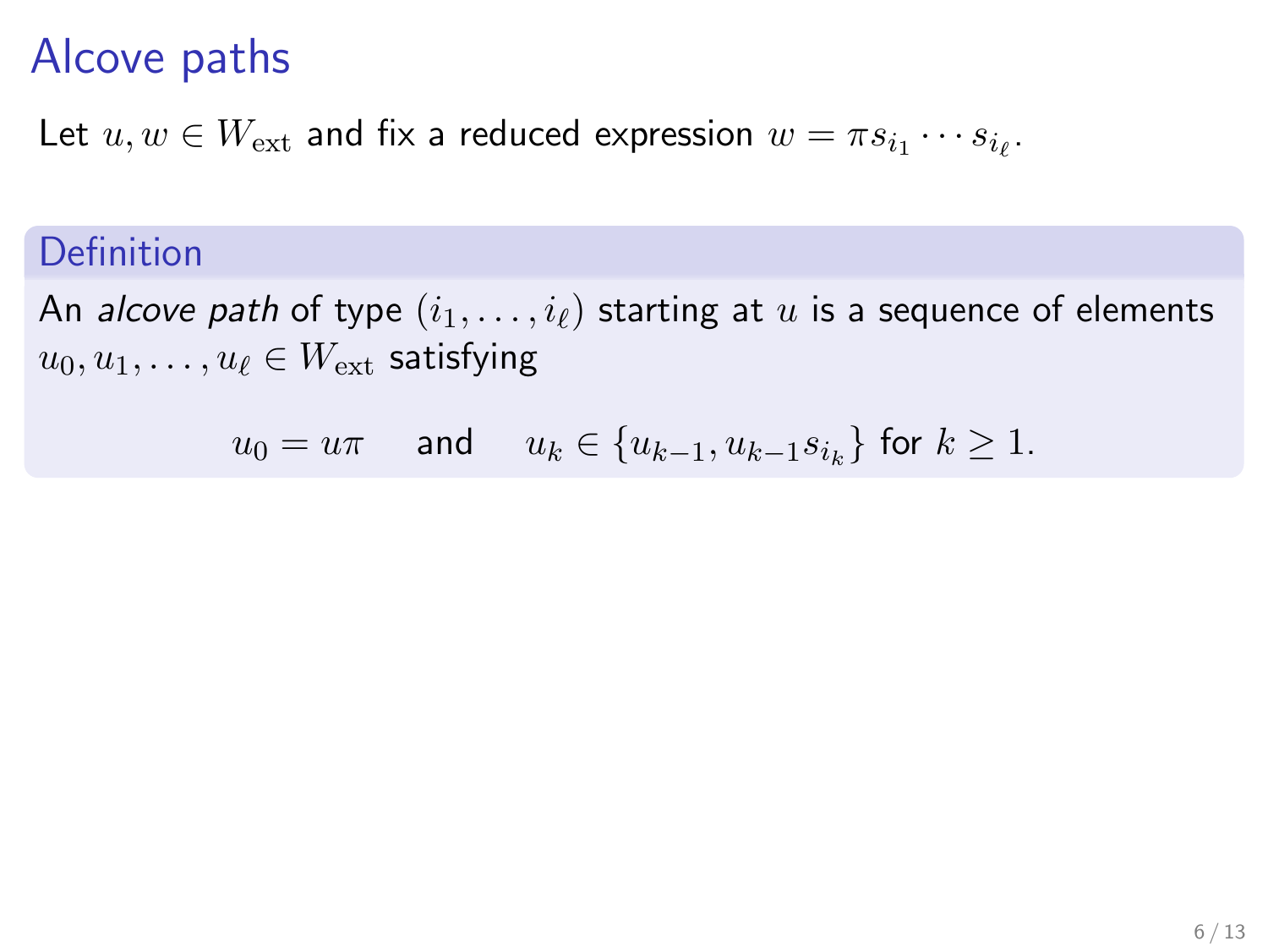### Alcove paths

Let  $u,w\in W_{\mathrm{ext}}$  and fix a reduced expression  $w=\pi s_{i_1}\cdots s_{i_\ell}.$ 

#### Definition

An alcove path of type  $(i_1, \ldots, i_\ell)$  starting at u is a sequence of elements  $u_0, u_1, \ldots, u_\ell \in W_{\text{ext}}$  satisfying

$$
u_0 = u\pi \quad \text{ and } \quad u_k \in \{u_{k-1}, u_{k-1}s_{i_k}\} \text{ for } k \ge 1.
$$

By abuse of notation, we write  $\mathcal{B}(u, w)$  for the set of alcove paths of type  $(i_1, \ldots, i_\ell)$  starting at u.

Say that p has a  $\pm$ -fold at step k if  $u_k = u_{k-1}$  and

$$
u_{k-1}(\alpha_{i_k}^{\vee}) \in \mathbb{Z}\delta \pm R^{\vee}_+.
$$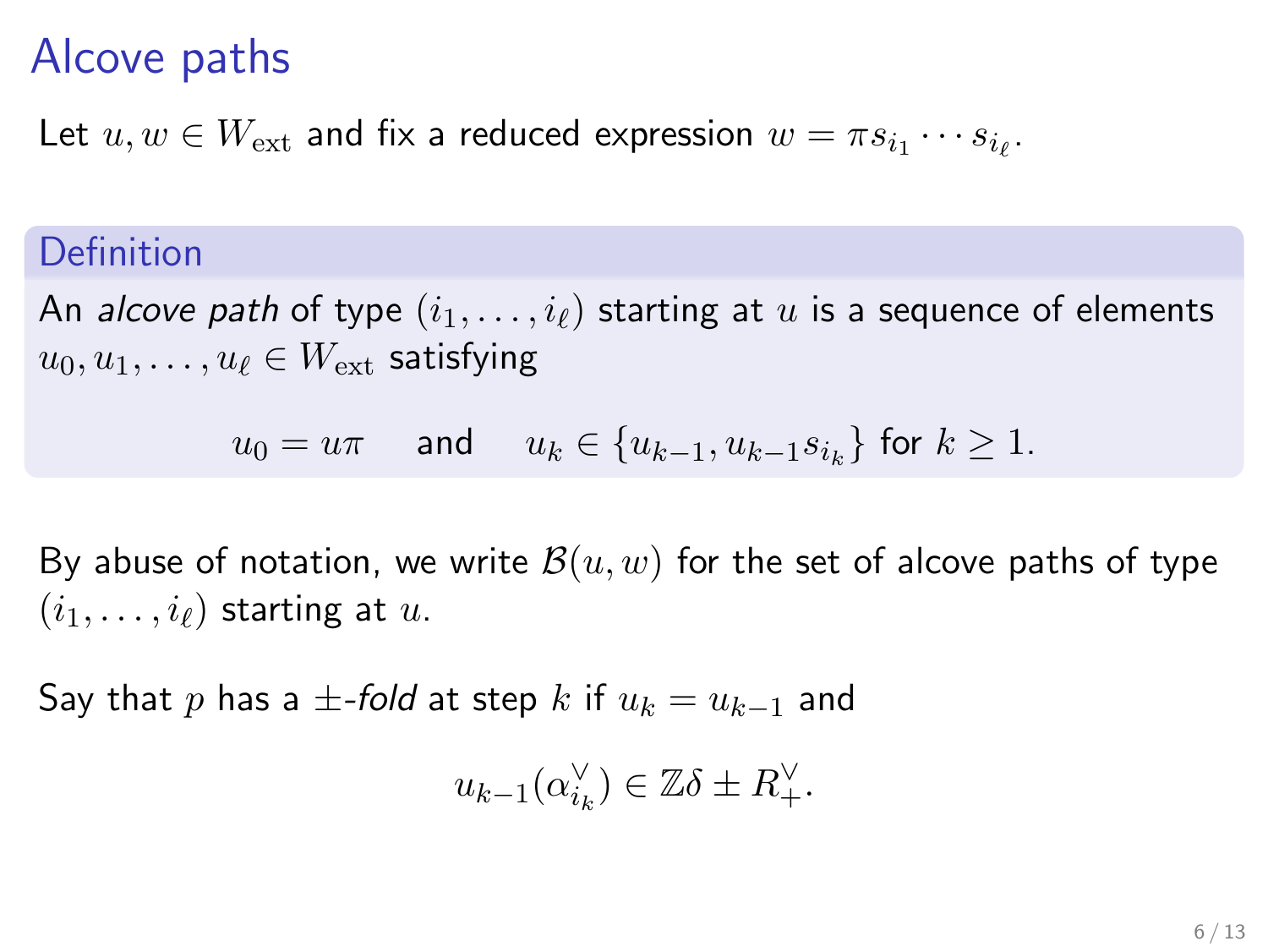### Visualizing alcove paths

Alcoves are connected components of  $\mathbb{R}^n \setminus \bigcup_{\alpha^\vee + m\delta} \{x : \langle \alpha^\vee, x \rangle + m = 0\}.$  $W_{\text{aff}}$  acts simply-transitively on the set of alcoves.

Examples: Alcove paths for  $R = B_2$ .  $\alpha_1 = (1, -1)$ ,  $\alpha_2 = (0, 1)$ 



$$
u = id, \quad w = s_1 s_2 s_1 s_0
$$
  
no folds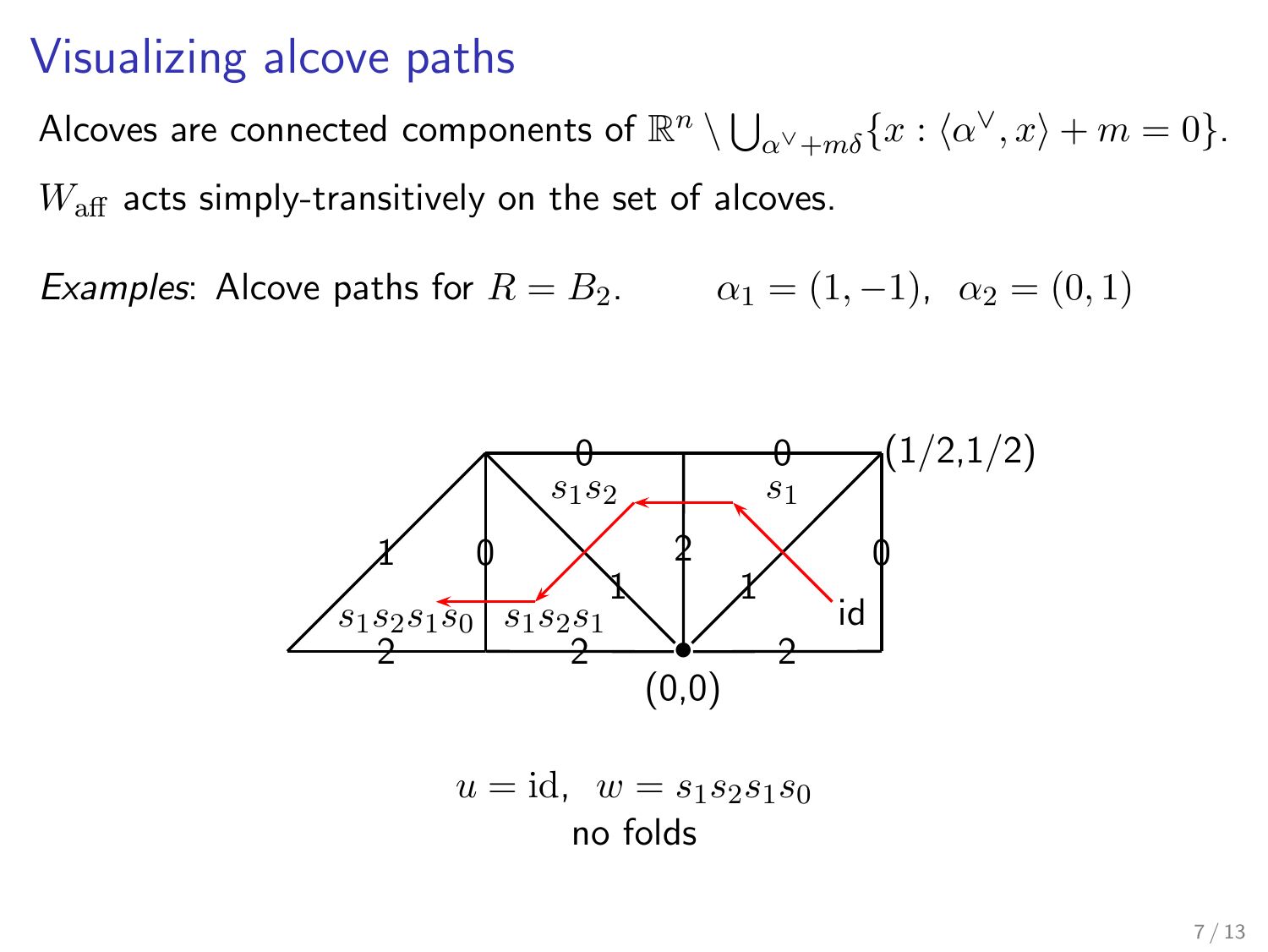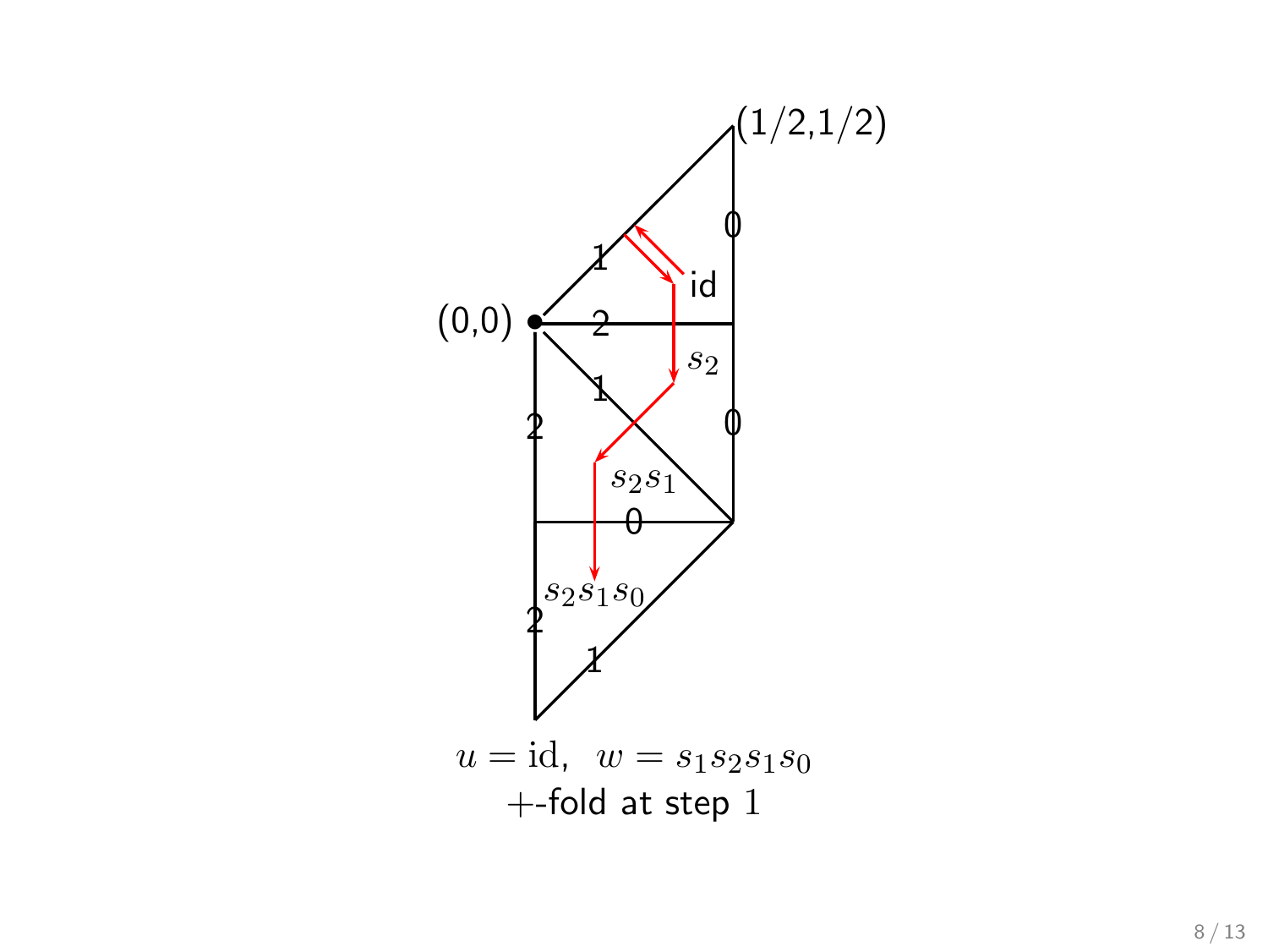## Ram-Yip formula

Recall that  $m_{\lambda}$  is the minimal coset representative of  $t_{\lambda}$  for  $W_{ext}/W$ .

Define 
$$
w_{\lambda} \in W
$$
 by  $t_{\lambda} = m_{\lambda}w_{\lambda}$ .  
\nLet  $wt(p) = wt(u_{\ell})$ ,  $dir(p) = dir(u_{\ell})$ .  
\nTheorem (Ram-Yip)  
\n
$$
T_u E_{\lambda}(X; q, v) = v^{-\ell(w_{\lambda})} \sum_{p \in \mathcal{B}(u, m_{\lambda})} X^{wt(p)} v^{\ell(dir(p))} f^+(p) f^-(p)
$$

Here  $f^\pm(p)$  are explicit rational functions of  $q,v$  built from the  $\pm$ -folds. They are products of terms of the form (where  $a, b \ge 0$ )

$$
\frac{v^{-1}-v}{1-q^av^b}\qquad\text{for }+
$$

$$
\frac{(v^{-1}-v)q^av^b}{1-q^av^b}\quad\text{ for }-
$$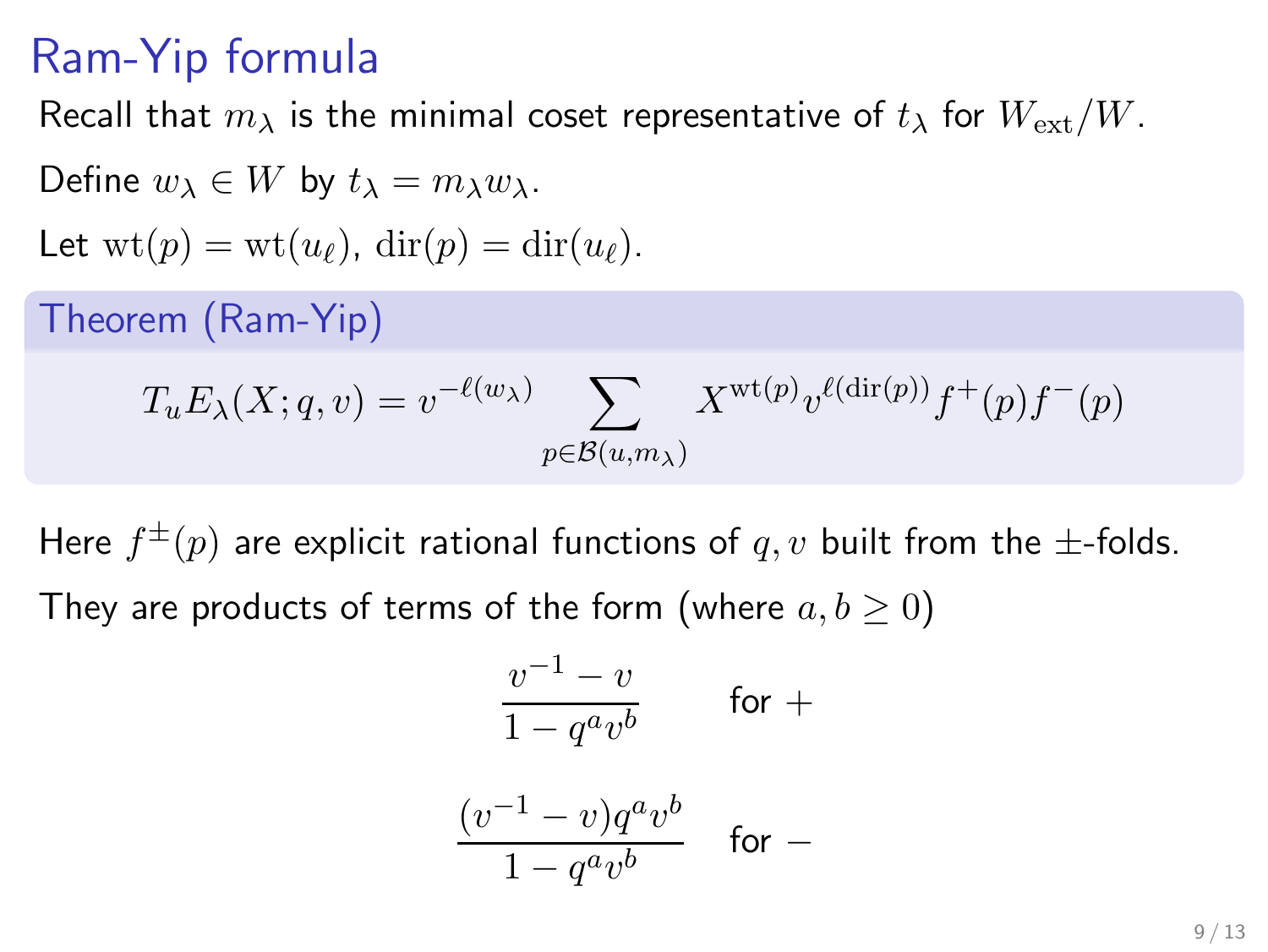# Specialization at  $q = \infty$

Let  $\mathcal{B}^-(u,w)$  be the set of alcove paths with all folds negative.

Let  $|p|$  denote the number of folds in an alcove path p.

#### Proposition (O.-Shimozono)

$$
E_{\lambda}(X; \infty, v^{-1}) = v^{\ell(w_0) - 2\ell(w_{\lambda})} \sum_{p \in \mathcal{B}^-(\mathrm{id}, m_{\lambda})} X^{\mathrm{wt}(p)} v^{\ell(w_0 \mathrm{dir}(p))} (v^{-1} - v)^{|p|}
$$

Schwer proved a similar result at  $q = 0$  in terms of positively-folded alcove paths; his result inspired the Ram-Yip formula.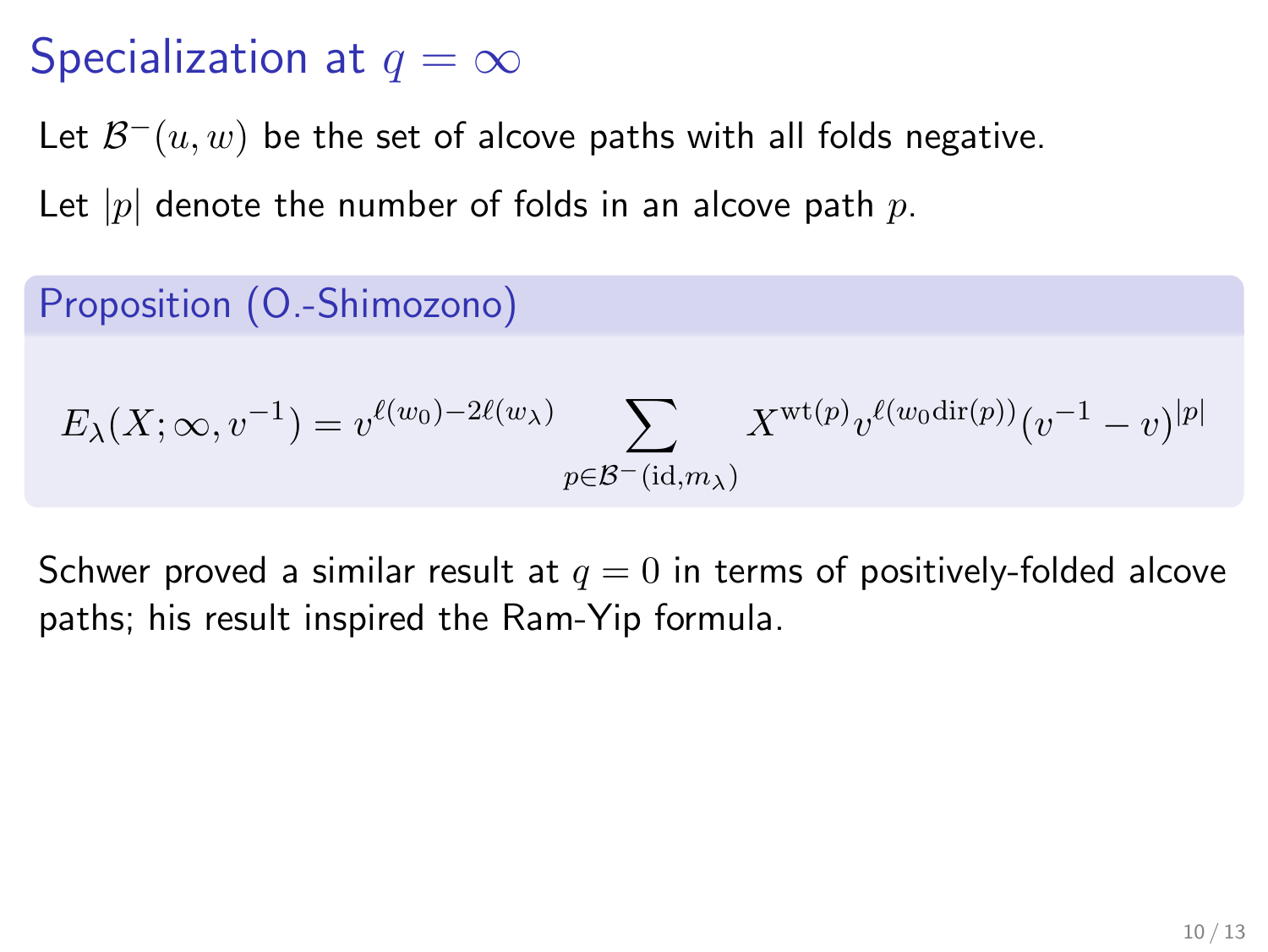# Specialization at  $q = \infty$

Let  $\mathcal{B}^-(u,w)$  be the set of alcove paths with all folds negative.

Let  $|p|$  denote the number of folds in an alcove path p.

#### Proposition (O.-Shimozono)

$$
E_{\lambda}(X; \infty, v^{-1}) = v^{\ell(w_0) - 2\ell(w_{\lambda})} \sum_{p \in \mathcal{B}^-(\mathrm{id}, m_{\lambda})} X^{\mathrm{wt}(p)} v^{\ell(w_0 \mathrm{dir}(p))} (v^{-1} - v)^{|p|}
$$

Schwer proved a similar result at  $q = 0$  in terms of positively-folded alcove paths; his result inspired the Ram-Yip formula.

Proof. Use the formula

$$
E_{\lambda}(X^{-1};q^{-1},v^{-1}) = v^{\ell(w_0)-2\ell(w_{\lambda})}T_{w_0}E_{-w_0(\lambda)}(X;q,v)
$$

and take  $q \to 0$  in the Ram-Yip formula for the right-hand side.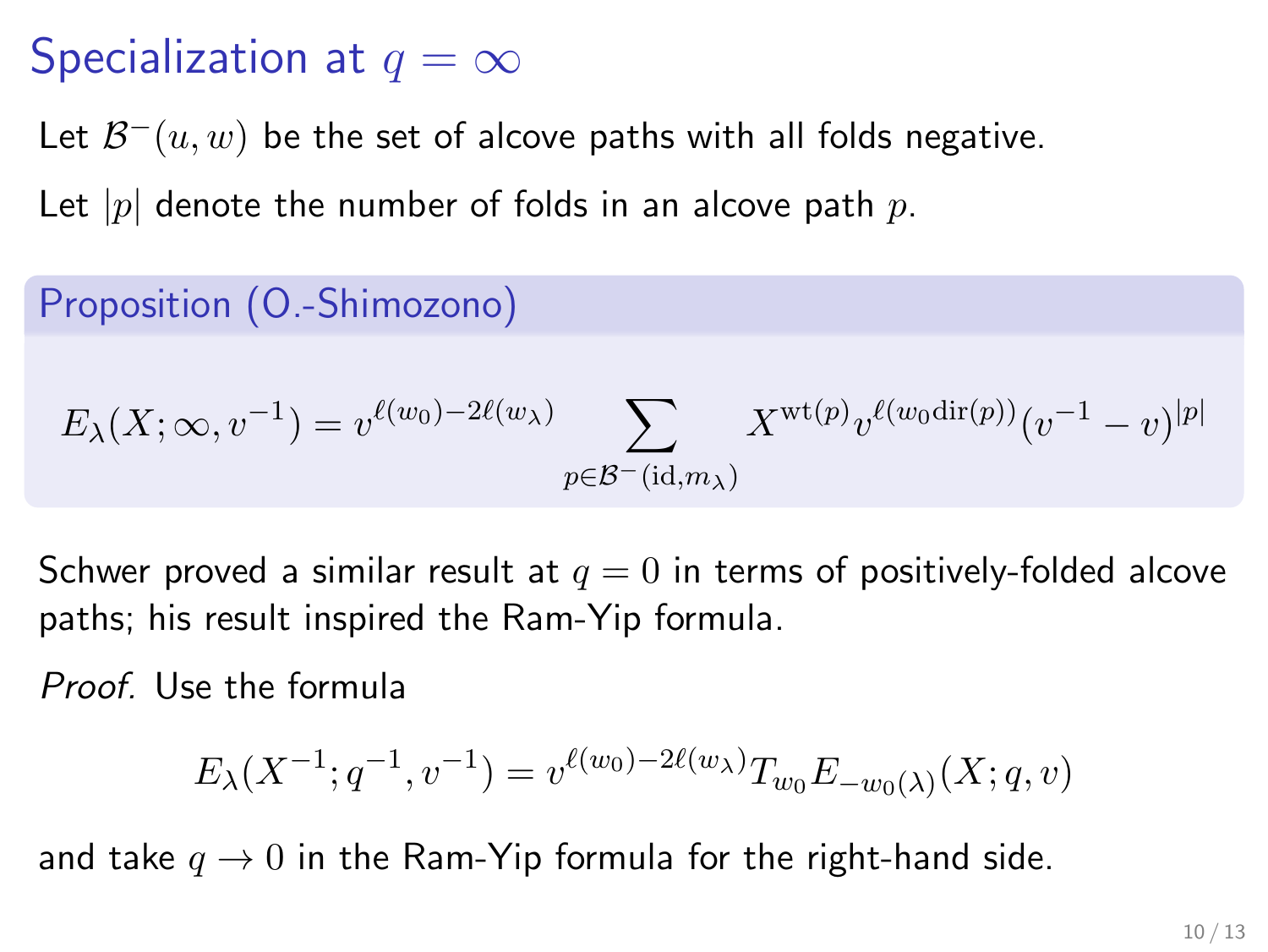#### Quantum Bruhat graph

Our formula for at  $v = \infty$  requires the *quantum Bruhat graph*, which has vertices  $w \in W$  and directed labeled edges  $w \stackrel{\alpha}{\to} w s_\alpha$  for  $\alpha \in R_+$  and

$$
\ell(ws_\alpha) = \ell(w) + 1
$$
 (Bruhat edge)  
or 
$$
\ell(ws_\alpha) = \ell(w) - \langle \alpha^\vee, 2\rho \rangle + 1
$$
 (quantum edge)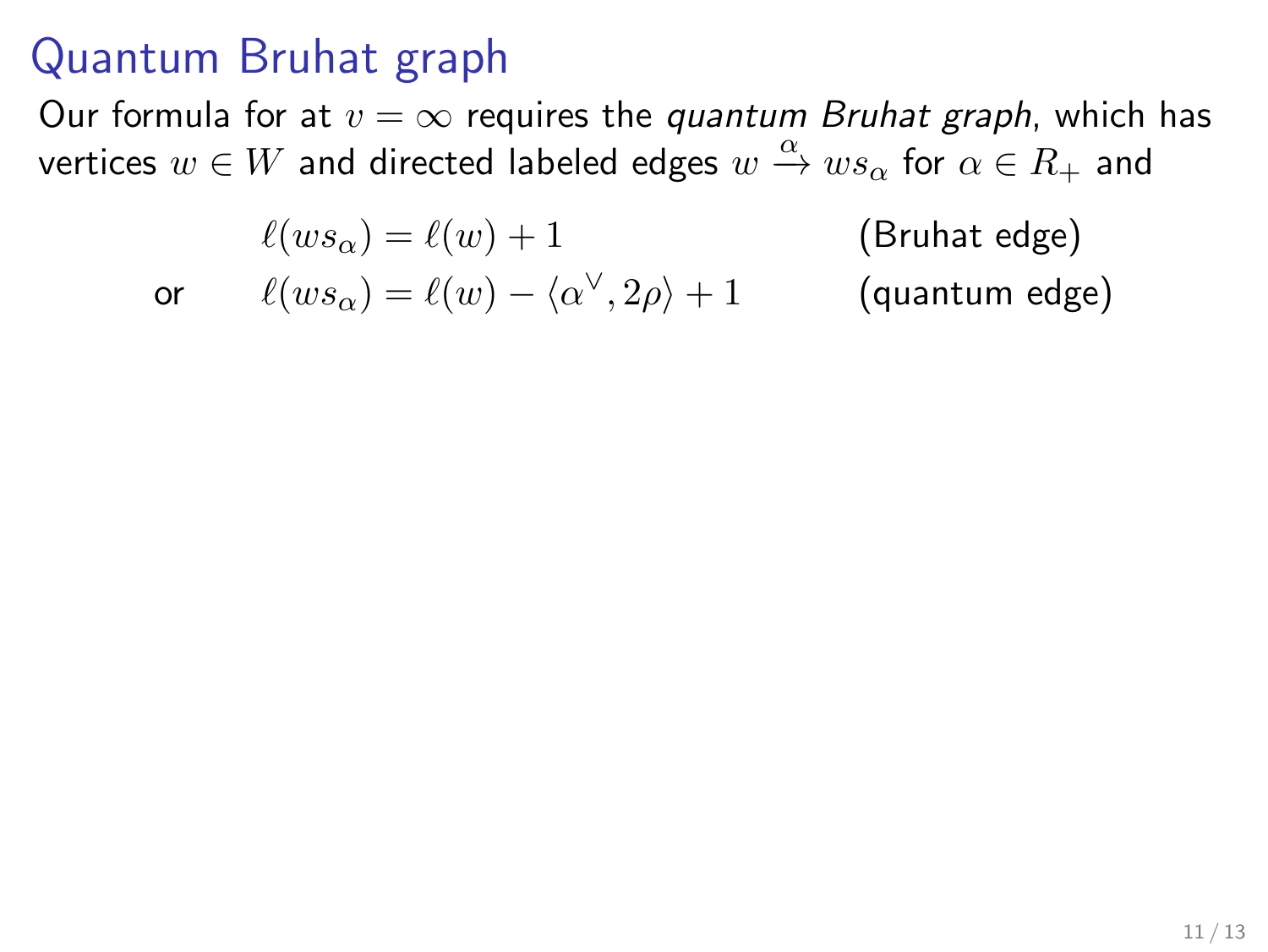#### Quantum Bruhat graph

Our formula for at  $v = \infty$  requires the *quantum Bruhat graph*, which has vertices  $w \in W$  and directed labeled edges  $w \stackrel{\alpha}{\to} w s_\alpha$  for  $\alpha \in R_+$  and

$$
\ell(ws_\alpha) = \ell(w) + 1
$$
 (Bruhat edge)  
or 
$$
\ell(ws_\alpha) = \ell(w) - \langle \alpha^\vee, 2\rho \rangle + 1
$$
 (quantum edge)

We also need a projection of  $p\in \mathcal{B}(u,w)$  to a sequence in  $W^{[p]},$  defined by successively deleting simple reflections at fold positions from left to right and taking dir.

*Example.* Take  $u = id$  and  $w = t_{(-1,0)} = s_1 s_2 s_1 s_0$  for  $R = B_2$ . Let p have folds at steps 1 and 3. Then the projection of p is  $(y_0, y_1, y_2)$  where

$$
uw = s_1 s_2 s_1 s_0
$$
  
\n
$$
s_2 s_1 s_0
$$
  
\n
$$
y_0 = \text{dir}(s_1 s_2 s_1 s_0) = \text{id}
$$
  
\n
$$
y_1 = \text{dir}(s_2 s_1 s_0) = s_1
$$
  
\n
$$
s_2 \quad s_0
$$
  
\n
$$
y_2 = \text{dir}(s_2 s_0) = s_2 s_1 s_2 s_1
$$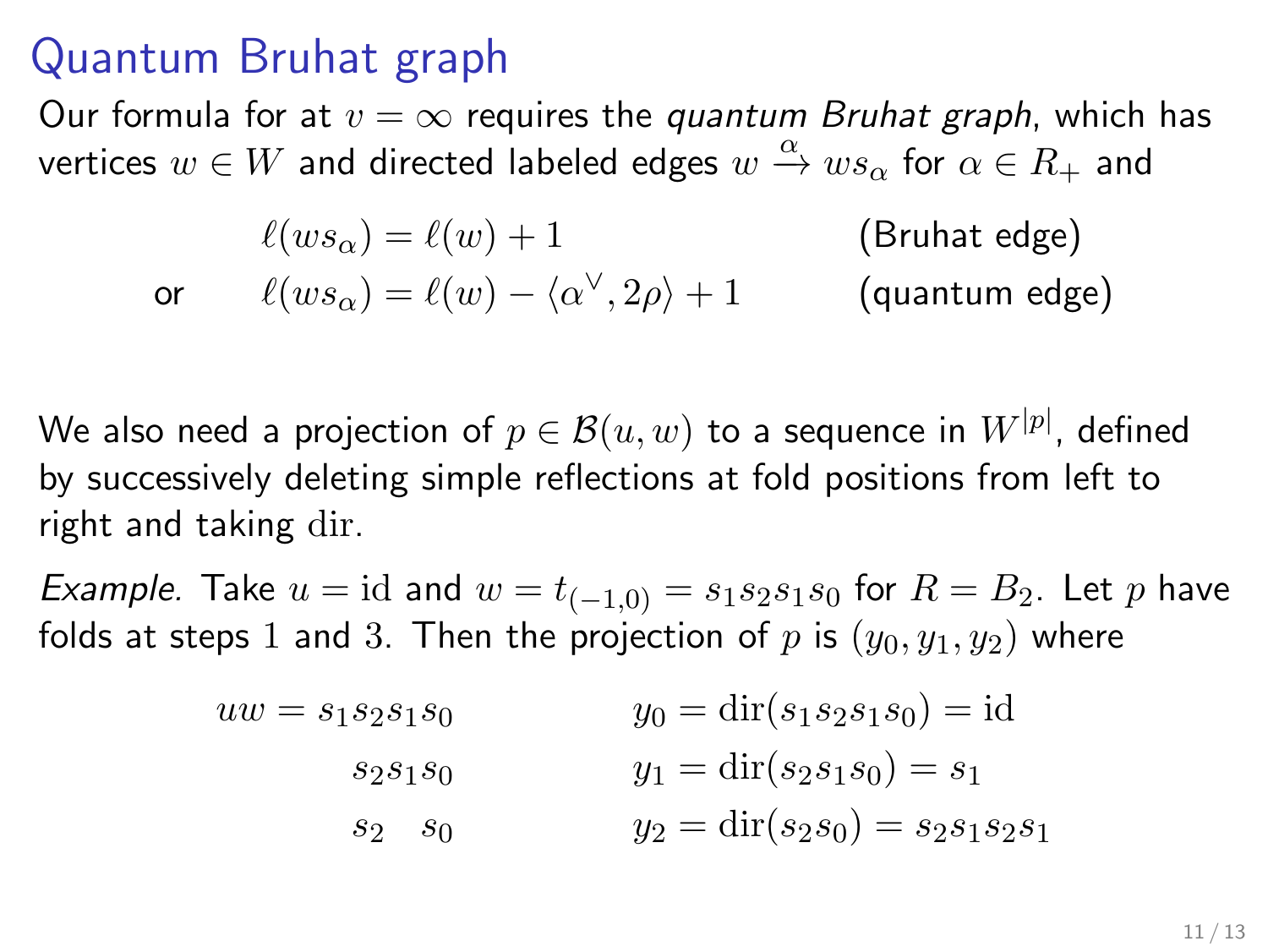### Specialization at  $v = \infty$

Let  $\overleftarrow{QB}(u, w)$  be the subset of  $B(u, w)$  made up of alcove paths that project to reverse paths in the quantum Bruhat graph.

#### Theorem (O.-Shimozono)

$$
E_{\lambda}(X; q^{-1}, \infty) = \sum_{p \in \overline{QB}(\mathrm{id}, m_{\lambda})} X^{\mathrm{wt}(p)} q^{n(p)} \quad \text{for explicit } n(p) \in \mathbb{Z}_{\geq 0}.
$$

#### Remarks

- An analogous result at  $v = 0$  due to Lenart was our starting point.
- Proof uses the " $T_{w_0}$ -formula" but is more subtle than at  $q=\infty.$
- Corollary:  $E_{\lambda}(X;q^{-1},\infty)$  has coefficients in  $\mathbb{Z}_{\geq 0}[q].$
- Cherednik and E. Feigin conjecture a relation to the PBW filtration of level-one affine Demazure modules, for antidominant  $\lambda$ .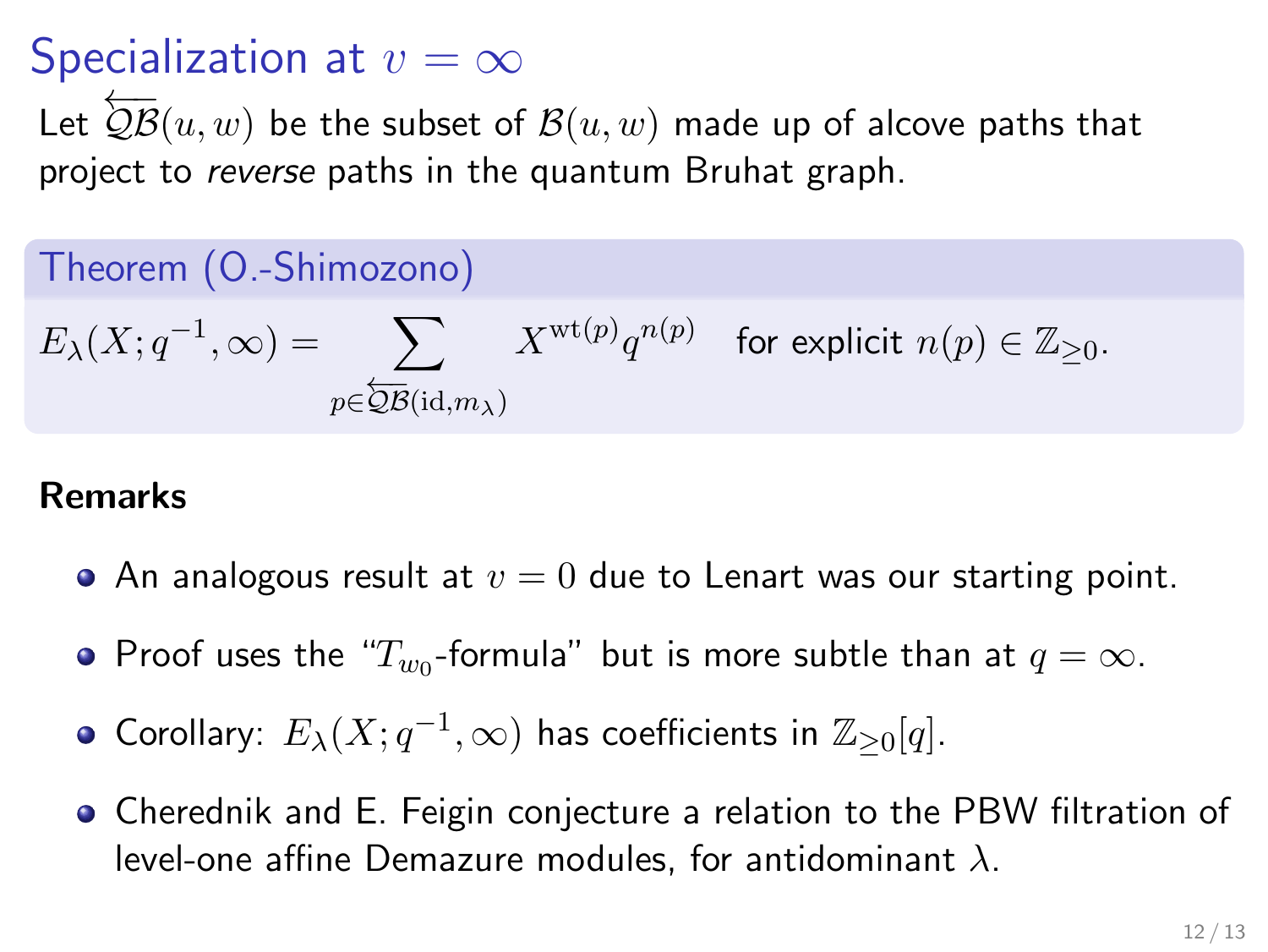$λ = (-1, 0)$   $m<sub>λ</sub> = t<sub>λ</sub> = s<sub>1</sub>s<sub>2</sub>s<sub>1</sub>s<sub>0</sub>$ 

Let  $p \in \mathcal{B}(\text{id}, s_1 s_2 s_1 s_0)$  with folds at steps 1 and 3.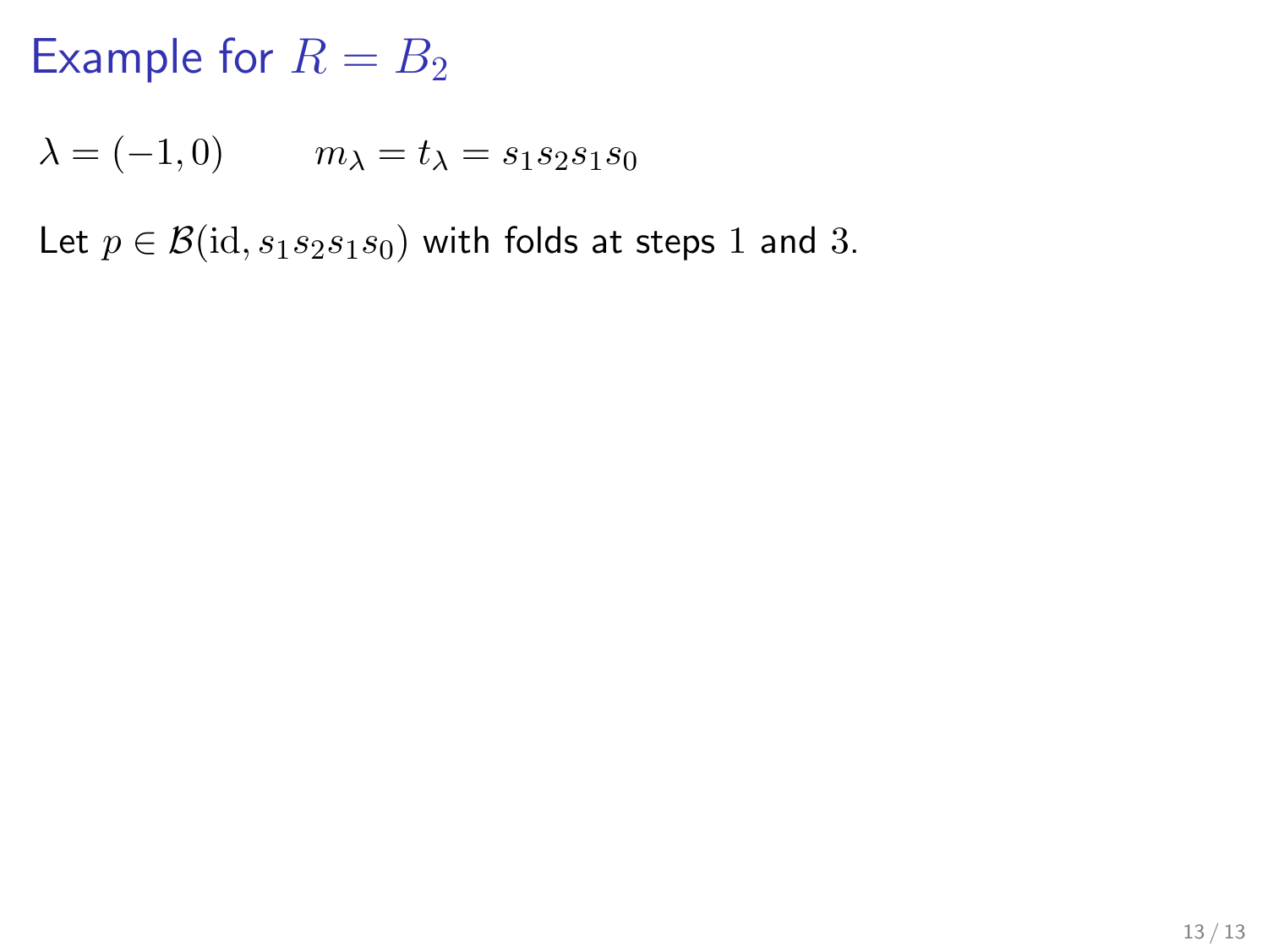$\lambda = (-1, 0)$   $m_{\lambda} = t_{\lambda} = s_1 s_2 s_1 s_0$ 

Let  $p \in \mathcal{B}(\text{id}, s_1 s_2 s_1 s_0)$  with folds at steps 1 and 3.

Then:

• wt
$$
(p)
$$
 = wt $(s_2s_0)$  = (1,0)

 $\bullet$  p projects to the following reverse path in the quantum Bruhat graph

id 
$$
\xleftarrow{\alpha_1} s_1 \xleftarrow{\alpha_1+2\alpha_2} s_2s_1s_2s_1
$$

with both edges quantum.